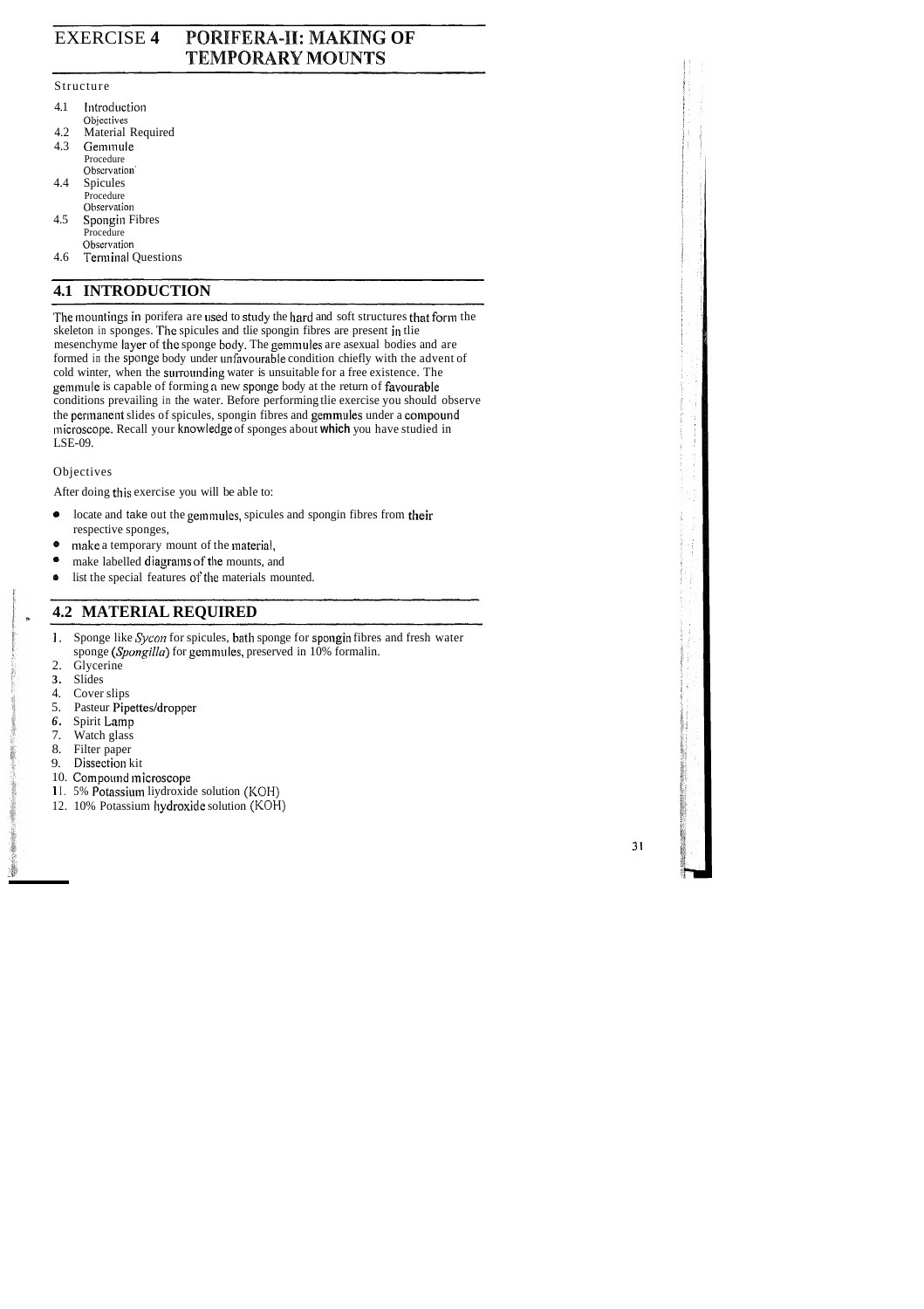**Animal Diversity Lab.** 

## 4.3 GEMMULE

In this exercise you will learn to take out the gemmules from the given material, the fresh water sponge and make a temporary mount of it.

### **4.3.1 Procedure**

Take a small portion of the freshwater sponge with gemnules (material provided fresh water sponge, *Spongillaj* in a test tube. Add 5% or 10% **ICON** solution. Boil gently over a flame. The tissye (sponge body) will dissolve, and the gemmules will settle down in the test tube. Transfer the gemrnules in a watch glass and wash well in water. For **mounting** in glycerine put the gemmules on the slide, add one to two drops of glycerine and cover with cover slip. Soak the extra glycerine on the sides of cover slip by filter paper. Observe under a compound microscope.

### 4.3.2 Observation

Each gemmule is a rounded body with a central mass of archaeocytes enclosed in a double layered cyst wall. The inner membrane is thick and is supported by monaxon spicules. Gemmules are asexual reproductive bodies formed by the freshwater sponges to tide over the unfavourable conditions (Fig. 4.1).



**Fig. 4.1: Structure of gemmule of** *spongilla* **as seen under microscope.** 

## **4.4 SPICULE**

Spicules are **the** skeleton of the sponges, that vary in shapes. In this exercise you will leam to take out monaxon spicules from the sponge body and make their temporary mount. The procedure for taking out the spicules from sponge body is same as used for garnmules. As you have seen earlier monaxon spicules support the membrane of gernmule.

#### **4.4.1 Procedure**

Take a piece of sponge body in a test tube and add 5% or 10% KOH solution. Boil gently over a flame. The tissue (sponge body) will dissolve, and the spicules will settle down in the test tube. Wash well in water as done earlier. Mount in glycerine and observe under a Compound microscope.

#### **4.4.2 0 bservation**

You will be able to observe the different shapes of the monaxon spicules. Monaxon spicules are linear shaped in a single axis (Fig. 4.2).

32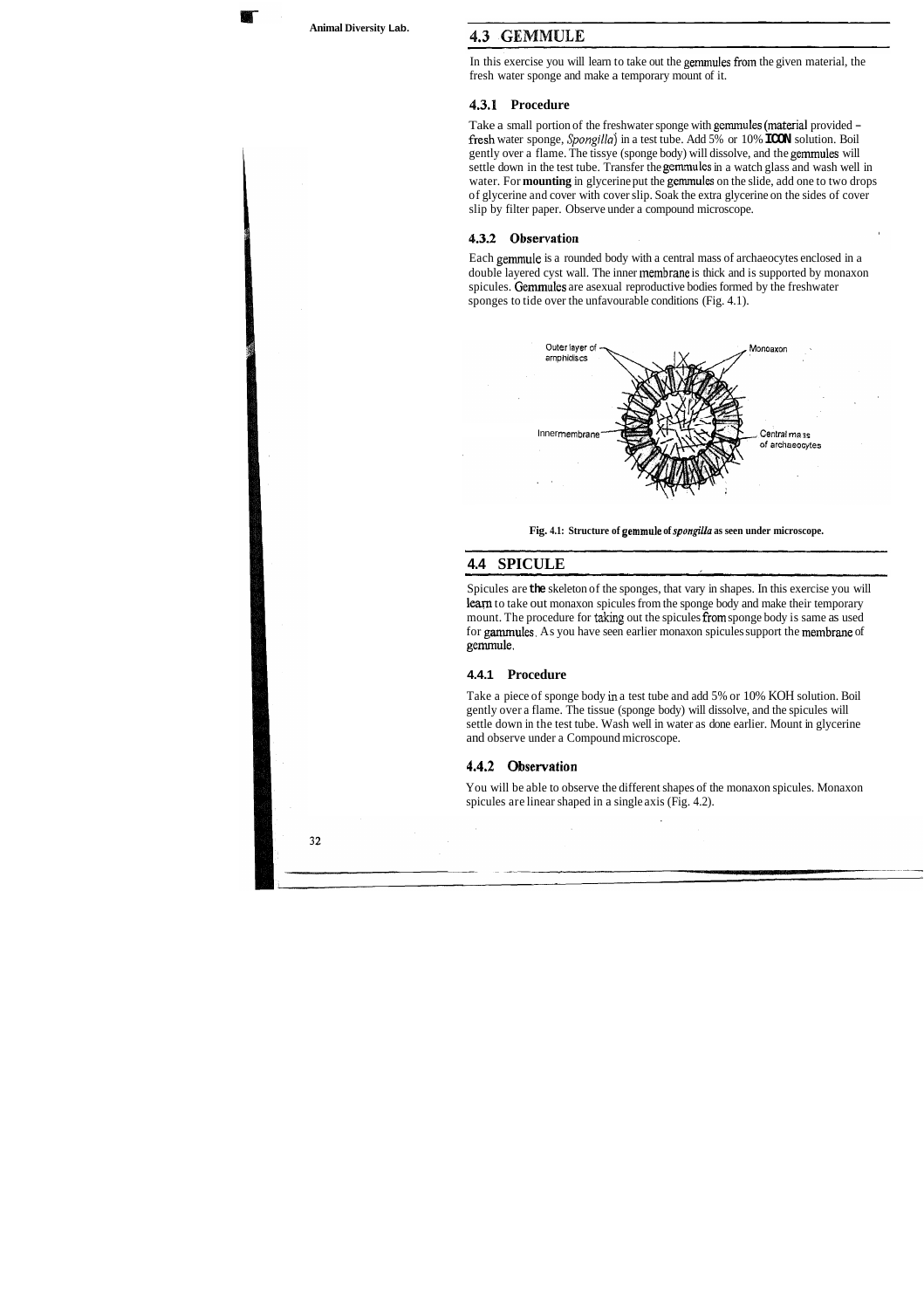

Fig. 4.2: Monaxon spicules.

## **4.5 SPONGIN FIBRE**

Spongin fibres are proteinaceous in nature that form the skeleton of sponge body. In this exercise the procedure is again similar. However, treatment with concentrated KOH and boiling the solution will damage the sponging fibres.

## 4.5.1 Procedure

Take a piece of bath sponge in a test tube and add 5% KOH solution. Warm the solution. The sponge body will dissolve and the spongin fibres will be left behind in the test tube. Wash in water and transfer in a little glycerine on a slide as done earlier. Tease the material on the slide with needles to spread it evenly and put a cover slip. Observe under a microscope.

## 4.5.2 Observation

Ĵ

You will be able to observe a network of spongin fibres. It is a profuse network of fibres with cross links. It forms the supporting skeleton of the sponge body. Spongin fibres are somewhat elastic in nature and do not crack easily (Fig. 4.3).



Fig. 4.3: Spongin fibres.

## **4.6 TERMINAL QUESTIONS**

1. What is a gemmule?

 $\sim 10$ 

Porifera-II: Making of **Temporary Mounts** 

- 70